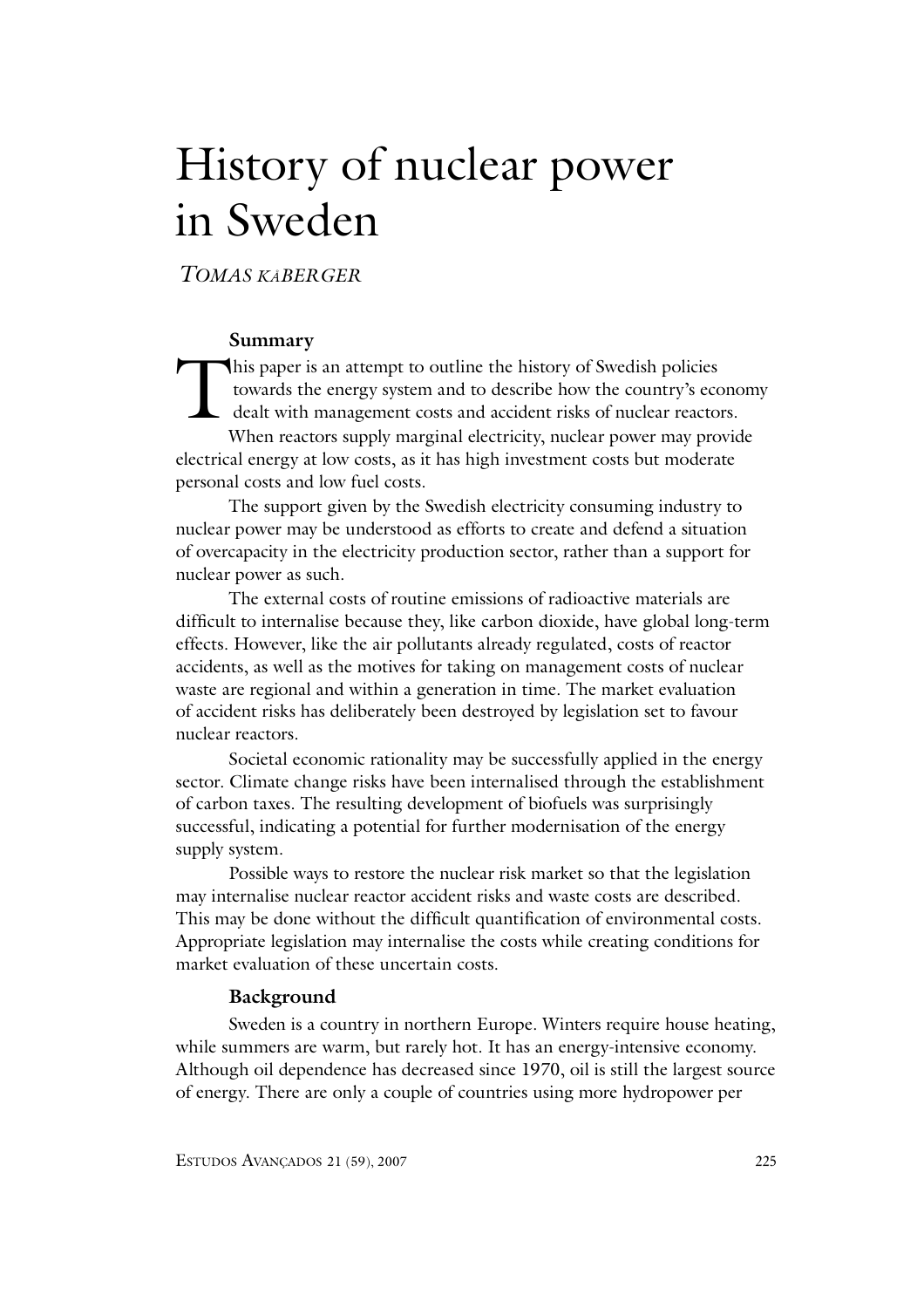capita than Sweden. Moreover, no other country has a higher per capita use of bioenergy. Nevertheless, more electricity is produced per capita by nuclear reactors here than in any other country in the world.

Reducing oil dependence is generally a popular goal of national energy policy. The nuclear opinion has been divided and nuclear policy has become a hot topic dividing the major political parties.

Anti-nuclear arguments have been based on considerations surrounding: reactor accidents, long-term human health effects of exposure to routine emissions of radioactive materials, nuclear waste, and the links between civilian nuclear power and nuclear weapons.

Nuclear policy was the major domestic policy issue during the mid and late1970s. It acted like a lightning rod for much of the political opposition, and brought an end to nearly forty years of uninterrupted Social Democrat governments. However, the most powerful industrial organisations have been strongly supportive of nuclear power.

Nuclear investments were started as a part of a weapons project [Larsson, 1985]. The process continued with industrial ambitions, but as the cost of nuclear power was far higher than electricity prices, the nuclear power project became a not only environmental and political problem but also an economic problem to the owners during the last  $15$  years of the  $20<sup>th</sup>$  century [Johansson, 1986; Jasper, 1990; Kaijser, 1992].

As a political problem, the nuclear power issue could not be resolved in the parliamentary process, as parties were divided. Instead, a national referendum on nuclear power was held in March 1980. The wordings of the referendum ballot options were ambiguous, to say the least, although unwritten meanings were well understood by the voters. There were three alternatives to vote on. All of them stated that nuclear power should be decommissioned. The winning alternative stated a maximum of twelve reactors should be built and all of them should be closed. According to a plan published by the campaign, all reactors should be closed within an estimated twenty-five years of operation.

The politics of nuclear power in Sweden is difficult to describe in a consistent way. Many have tried to describe the whole political process from sociological or political science perspectives, focussing on the processes [Lindquist, 1997 (Sociology); Lundgren, 1978 (History); Lindström, 1991 (Political Science); also Anshelm, 2000; Leijonhufvud, 1995; and, in English: Sahr, 1985; Jasper, 1990].

The following is an attempt to outline some of the economic interests and rationalities that influenced nuclear power policy in Sweden. However, there is also an attempt to describe a framework for market economy in the energy sector that may serve a socio-economical purpose. Such policy options are described in the latter part of the text.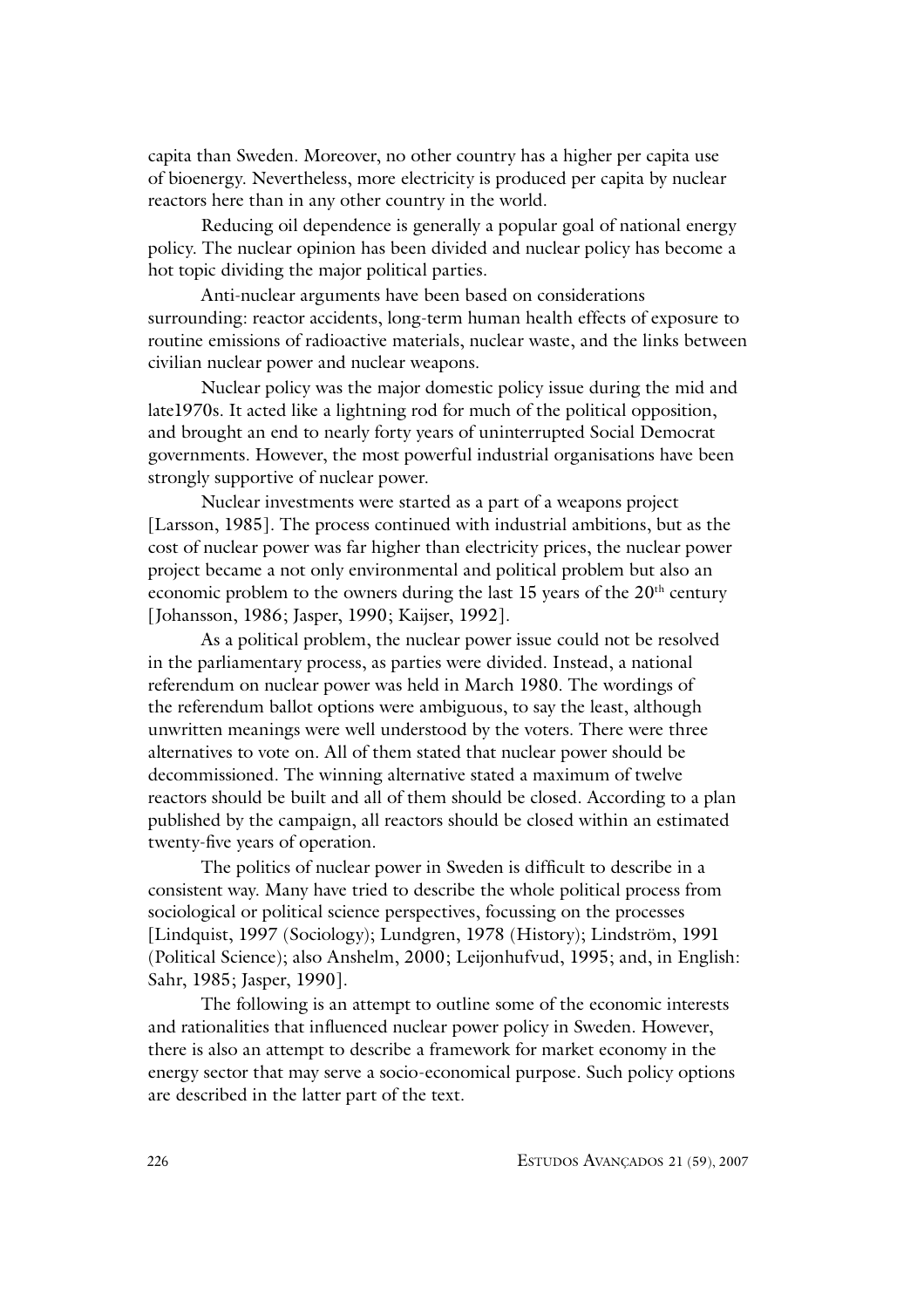## **Swedish electricity sector development**

Electricity production and distribution companies were established in several Swedish cities and industries during the period from 1880 to 1900. Some were based on thermal electricity generation, while others relied on small hydropower plants build in the minor rivers in the more populated southern half of Sweden. As competition was hard to sustain, the electricity act was developed and local electricity companies often became municipalityowned monopolies

Exploitation of the large rivers, mostly in the less populated northern parts of Sweden, began in the early 1900s. Power companies with economic capacity to take part in this exploitation were formed by industries, by municipalities, and by the state. The exploitation was aided by a special Waterpower legislation.

Transmission lines connecting the large hydropower plants of the north and the population gathered in southern Sweden were built by the state. The local, often municipal, electricity companies, one by one, gave up electricity production and became distributors of electricity bought from the power companies. The local electricity companies turned into pseudo-independent retailers with little or no power of their own.

The hydro-expansion came to an end in the late 1950s. The rivers that could be exploited at low cost had been utilized. Those that were left required too large investments in relation to the electricity that could be produced. In addition, a rapidly growing public opinion was opposing the exploitation of the last few rivers flowing into the Baltic Sea, increasing the political cost of every new project. As a consequence, the increasing demand for electricity could no longer be met by new hydropower and attention turned to thermal power generation again.

The thermal power development provided the municipal electricity companies in the cities of southern Sweden with an opportunity to recover independence. Electricity generation using steam turbines offered the opportunity to use district-heating systems to utilise the cooling water. Revenues from district heating would give these municipal systems a competitive advantage over the power companies that did not have the same opportunity to develop district heating grids and would have to set their electricity price high enough to cover all the power-plant costs. The local electricity companies saw an opportunity to become energy companies, and take back market-shares lost during the hydropower era.

Such new competitors would threaten the position of the power companies, that could control the national power grid as well as the electricity price. In the battle that followed, the State-owned power-company Statens Vattenfallsverk, now Vattenfall, had significant market power. Vattenfall could stop municipal companies from selling surplus electricity to neighbouring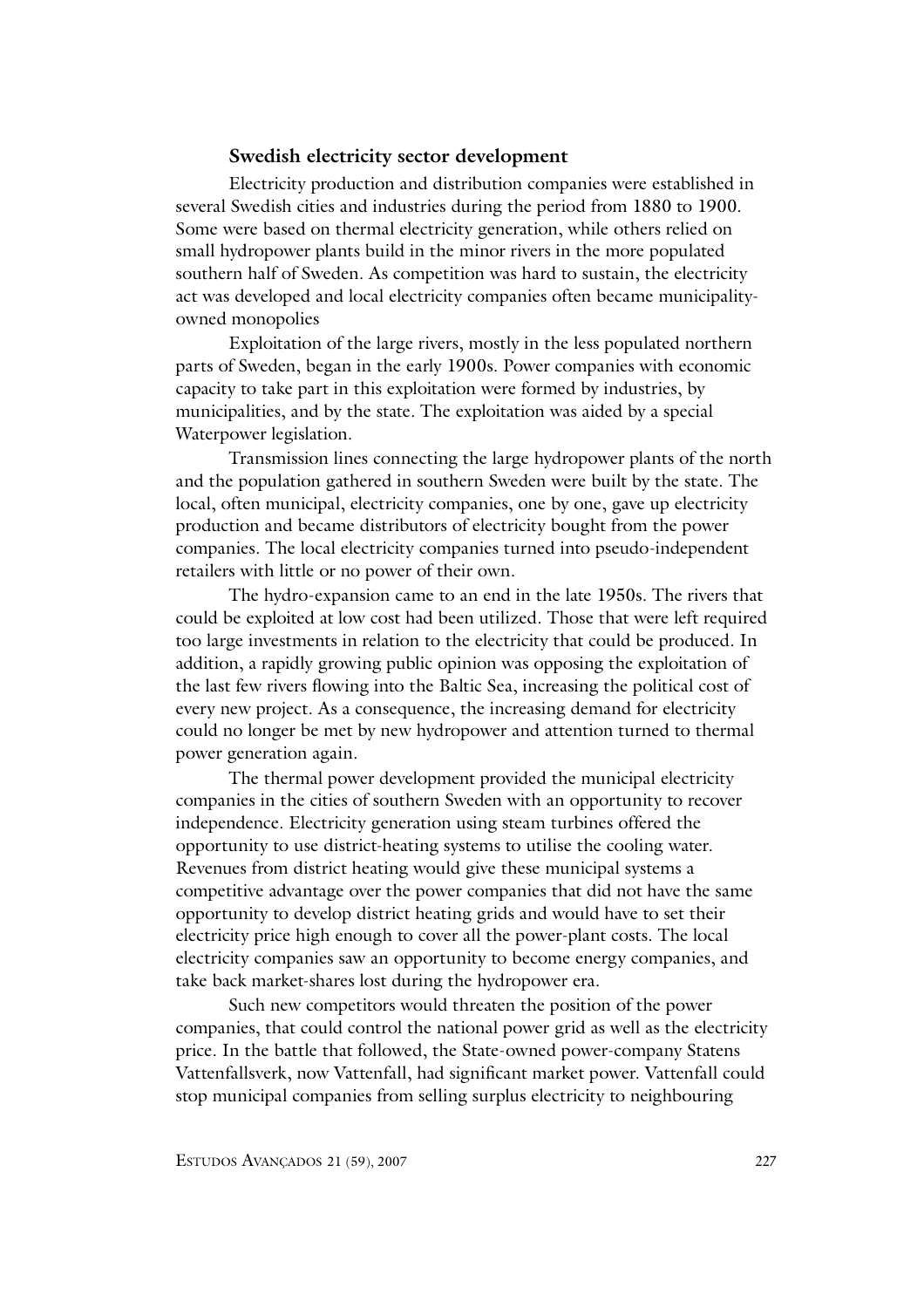cities, and demanded exorbitantly high rates for power to be supplied in case of power shortage in a city that had dared to build cogeneration plants [Steen & Kaijser, 1990; Sintorn, 1990].

At this stage, the nuclear power option got an important role in the battle for power over the electricity market. If the power companies could present nuclear power as being able to produce electricity cheaper than cogeneration from fossil fuels, it would discourage investments by municipal power companies.

But nuclear power has never been a low cost option. As the first reactors were built in the USA, and the first small Swedish reactor Ågesta was built, investment costs appeared too high to discourage competitors from offering conventional cogeneration. The Ågesta-plant should have been ready in 1961 at a cost of 40 M SEK. It was only ready in 1964 at a cost of 205 M SEK. It operated at a loss until it was closed in 1974 despite the government writingoff most of the investment cost [Leijonhufvud, 1994, p. 47].

The electricity intensive industry developed in Sweden under market conditions set by hydropower, with high investment costs and low marginal costs. Nuclear power also appeared to provide low marginal costs despite the high investments. For industrial customers, such technology may provide low power prices if, and only if, there is overcapacity. Once the plants are built, electricity will be produced and sold to prices as low as the short-term marginal costs.

The greater the number of power plants built, the cheaper nuclear plants were expected to be. In particular if a series of identical reactors could be build, the costs were expected to be lowered enough to make nuclear power plants economically competitive. In order to build series of reactors, perceptions of a large future demand for electricity were needed.

When asked by the power companies, industrial customers had an interest to provide exaggerated estimates of future energy demand in order to create overcapacity, and thereby to get low electricity prices. Power companies, on the other hand, did see such estimates as signs in support of their visions with large series of nuclear reactors. During the period around 1970, projections were made that turned out to be far from the real future. In 1972, CDL, a body coordinating the projections for the electricity producing industry, projected a need for 24 reactors by 1990.

Another factor encouraging electricity industry to provide high estimates of future energy demand was the environmentalist opposition to nuclear power in the beginning of the 1970's. The anti-nuclear movement favoured wind power, solar energy, and biomass. Wind power and biomass were within economic reach. But, if projected electricity demand was high enough, the nuclear industry could claim that only nuclear power could meet the demand.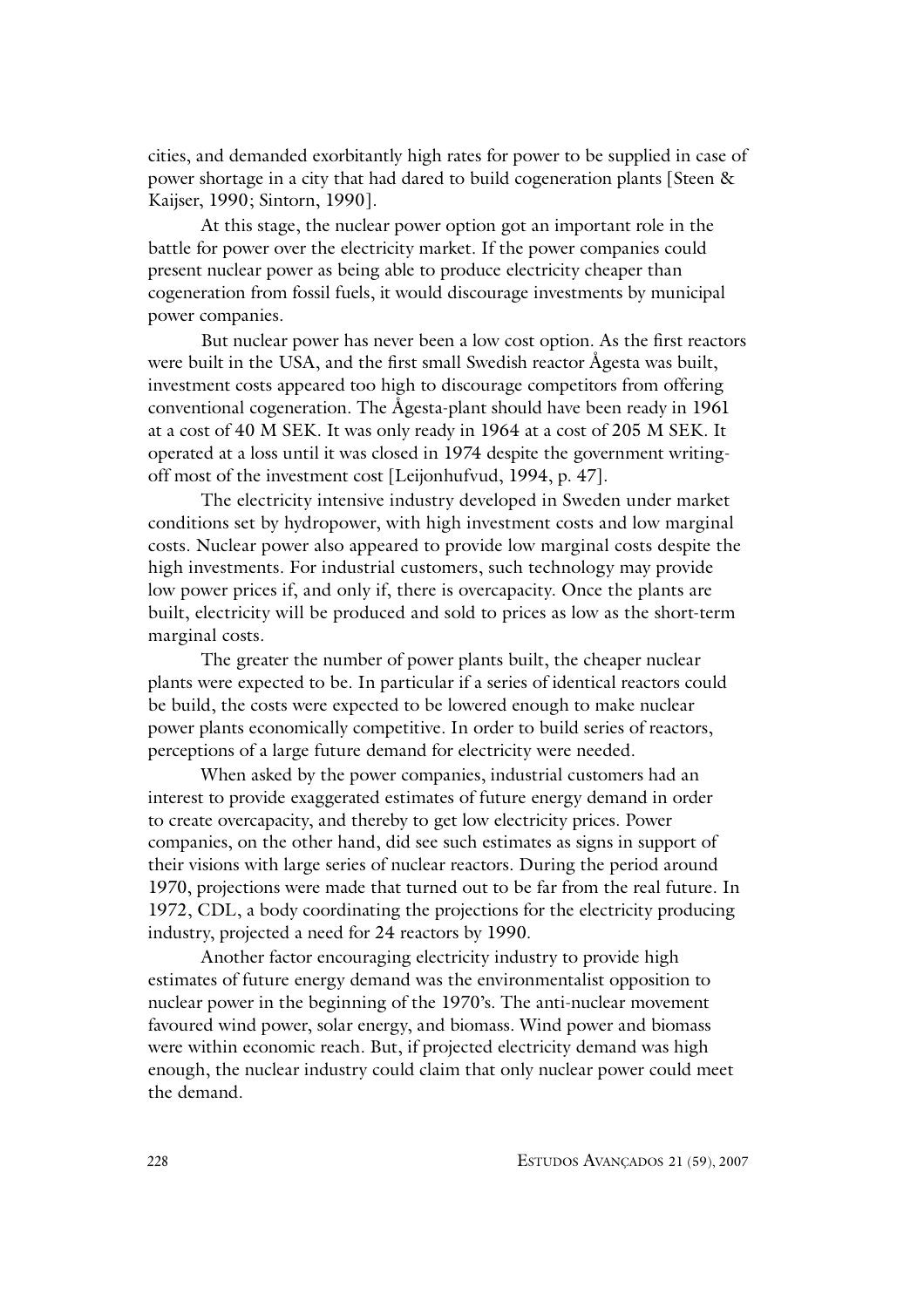Strong actors in favour of high electricity scenarios set the scene for the debate. In 1974, a governmental commission on energy projections [SOU, 1974:64], relying heavily on information provided by the industries producing and consuming electricity, predicted an electricity consumption of 350 TWh by the year 2000. Actually, despite expanded nuclear power, real use turned out to be less than 145 TWh.

The over-investments in nuclear reactors that followed may be understood in this context of individually rational responses given economic situations and interests. Electricity intensive industry gave too high figures of future electricity need. The managers of the power companies did not critically analyse their figures, because the resulting projections fitted their political aims so well: The projections justified the idea to build large numbers of reactors to bring down investment costs, and the rapid demand growth showed that renewable energy was not sufficient.

Even before the last Swedish reactors were built after the referendum in 1980 it was clear to many people that the demand would not create electricity prices that would pay the total production costs of the reactors previously planned [Kågeson, 1979; Millqvist, Wallin & Sterner, 1979]. Some years later, researchers concluded that the low–power energy plan of the antinuclear movement fitted real demand better than the official projection, despite none of the measures to reduce energy use had been adopted [Tengström, 1985].

The reactors built after the referendum, most clearly Oskarshamn III and Forsmark III, commissioned in 1985, have not recovered their capital costs to their owners. But, at least before competition was introduced, all reactors appeared to cover their avoidable costs, (fuel, staff and maintenance). Even before competition was introduced, electricity trade included markets for marginal power offered at prices much below average price. Assuming all such sales, priced around 0,1 SEK/kWh, to the older nuclear reactors, one may construct an analysis yielding the opposite result. Despite low priced marginal electricity, reactor operation was limited to prices above the shortterm marginal costs of nuclear fuel alone. Often demand was too low even at that price, forcing operators to turn down output of the reactors.

This was the situation in the early 1990's, when the oldest reactors approached 25 years of operation, and were to be shut down according to the promises before the referendum and the parliamentary decision thereafter. The minister for Energy and Environment, Birgitta Dahl made an "irrevocable" commitment to close the first reactors in 1996. A well-funded campaign against her and the commitment was launched. In the campaign, the method was to mobilise the industrial trade unions against the social democratic government. The role of the nuclear reactor industry and the power companies was limited to providing "low-key information" [Wikdahl, 1991], leaving the battle to the electricity intensive industry and trade unions [Hibbs, 1992]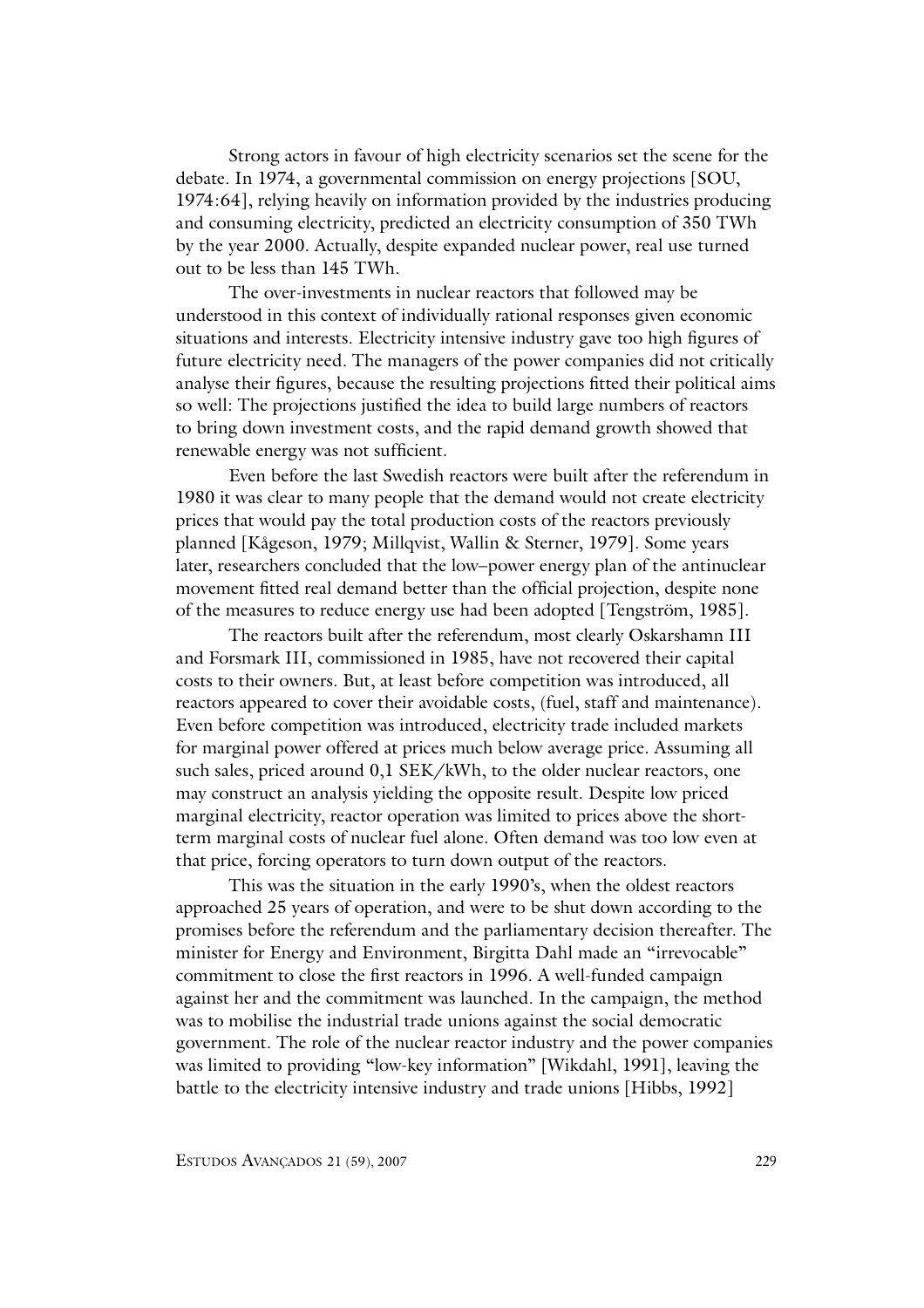Electricity intensive industry in the mining, steel, chemical and pulpand paper industry were key actors in this campaign. There were few companies involved and they perceived their economic interest to be strong. Thus they were easily organised and formed the Swedish Electricity Refining Industry (Sveriges El-förädlande Industrier) to run the campaign.

They used 31 TWh of electricity per year altogether. Overcapacity of electricity generators made it possible for them to buy electricity at 0,15 SEK/ kWh (approximately 2 UScent/kWh). The belief expressed, by industry as well as government reports at the time, was that if two reactors were shut overcapacity would disappear and the price would rise until it became economically justified to build new power plants. Electricity from any new power plant that could be built was said to cost the double, 0,3 SEK/kWh. The business offer by the campaign was the following: If the campaign just managed to delay nuclear decommissioning by one year, the price increase would also be postponed by one year. Electricity intensive industry, buying 31 TWh per year, thus would save 31 TWh  $*(0,3-0,15)$  SEK/kWh = 4,65 GSEK USD 650 million. The possibility of delaying decommissioning would justify large investments in political campaigning.

From the visible activities organised and publications made, the campaign budget appears to have been in the order of 10 –20 % of this amount.

Fogelström, who was executive director of the reactor producer Asea-Atom at the time, described the success of the campaign at a meeting with the German Atomic Forum [Hibbs, 1992]. He concluded that the trade union leaders, among them Rune Molin, were impressed by the arguments and that Rune Molin himself was given a post in government as minister of industry and given the energy portfolio from Birgitta Dahl who was left with only the environment. The irrevocable decision became a vague ambition, and the economic result of the industry campaign appeared satisfactory to those who financed it.

 The power companies failed to recover their investments, and they lost expected profits of their hydropower plants because of the low electricity prices. At the time, the power companies were about 80% owned by taxpayers and retirement funds.

In 1995 the electricity market was re-regulated in order to introduce competition between producers. The result of the reform was a visible and falling electricity price. From 1998 to 2000, the price was around 0,12 SEK/kWh. The production costs reported by reactor companies were all well above the market price. With the newest reactors this was due to remaining capital costs, but the oldest reactors were not even able to cover avoidable costs at market price.

In 1997 a negotiated parliamentary majority made the decision to close one of the oldest reactors, Barsebäck I, and pay compensation to the owner, Sydkraft. At the same time the decision to close all reactors after 25 years of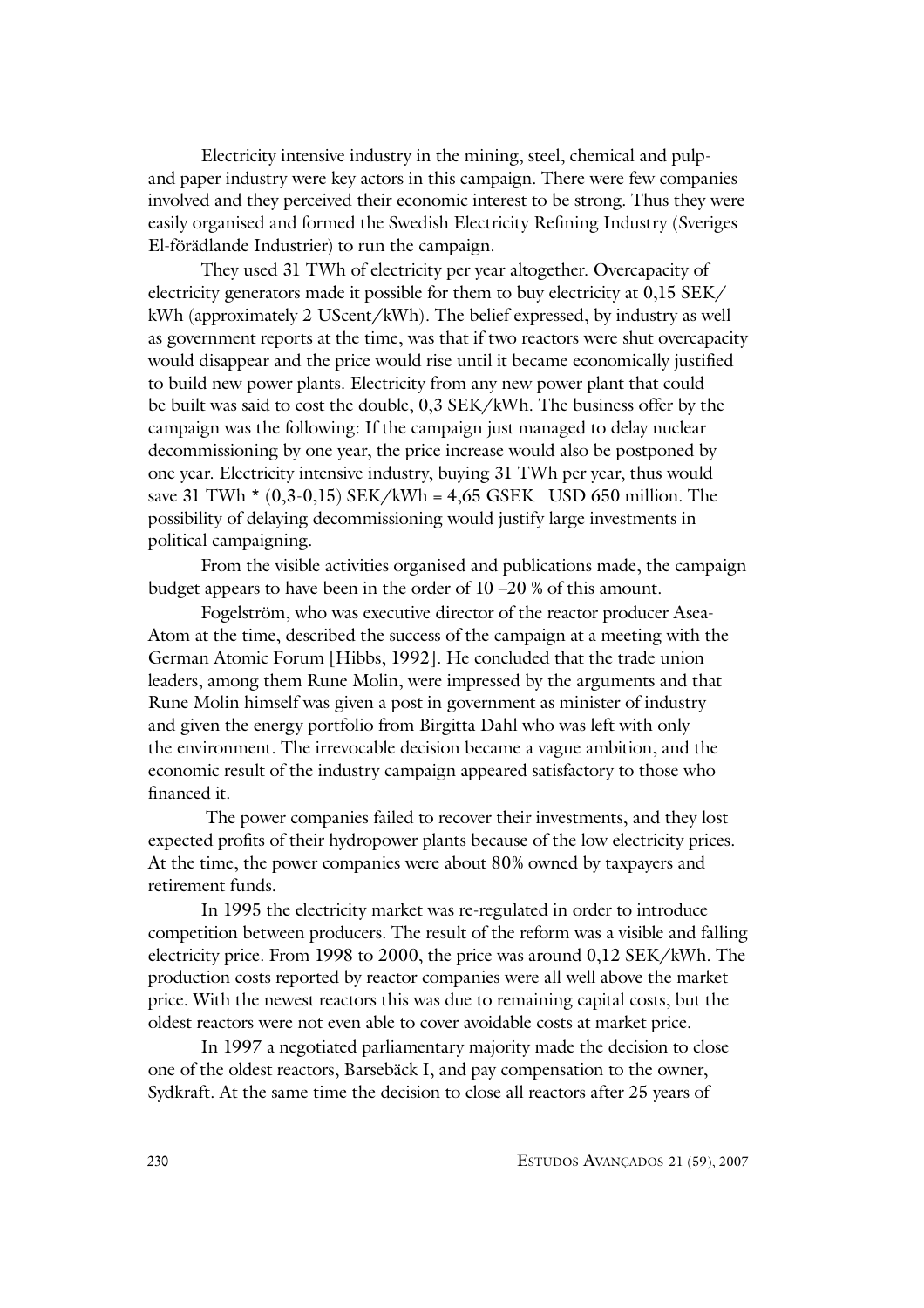operation was revoked. The second reactor at Barsebäck would be closed when renewable electricity and efficiency improvements would have compensated the loss of the capacity of the first. In the days following the decision share, values of all power companies increased, but the value of Sydkraft increased more than the others [Kåberger, 1997].

In the economic settlement that followed, taxpayers paid more than USD 1 billion to the reactor owners.

To understand the political success of this settlement we must see how the decision affected the interested parties:

The power companies only profited. One of several reactors that had avoidable costs far above the electricity price was closed. No power company lost anything due to the deal. All electricity producers expected to benefit from a marginally increasing electricity price. The nuclear power companies won. The decision to close all reactors at 25 years of age was removed and, most important, they where given compensation for closing reactors (even for the first oldest reactor with avoidable costs above market price).

Shortly afterwards the vice minister for energy who handled the decision, Peter Nygårds, was given the job of managing director of SKB, a waste management company owned by the Swedish nuclear reactor owners. This appointment indicates that the power industry was at least not disappointed by the political settlement.

The power intensive industry may have disliked the risk of a shortterm marginal price increase due to reduced over-capacity. However with the integrated electricity market including more countries than Sweden, the effect of closing one minor reactor was small. Revoking the decision to close all the other reactors after 25 years of operation was more important. The capacity loss would have been large enough in relation to transmission capacity in northern Europe to have an effect on prices in Sweden.

Many active nuclear opponents celebrated that the decommissioning started, and in political rhetoric statements, government spokesmen made successful efforts to support this image of the deal.

The taxpayers who had to pay the compensation to the reactor owners are a large number of individuals, who each lost a moderate sum of money. Such an interest is difficult to organise enough to even understand, and less to be able to defend their interests.

Barsebäck I was closed in 1999. In order to continue the decommissioning of the other reactor at Barsebäck, electricity production of the first reactor was to be substituted by renewable supply or improved efficiency. This was achieved in a few years. The reactors produced an average of 3,5 and 4 TWh each while in operation. Between 2000 and 2005 annual electricity production from bioenergy alone increased more than 4 Twh. In addition, wind power increased by half a TWh. See diagram 2 and 3.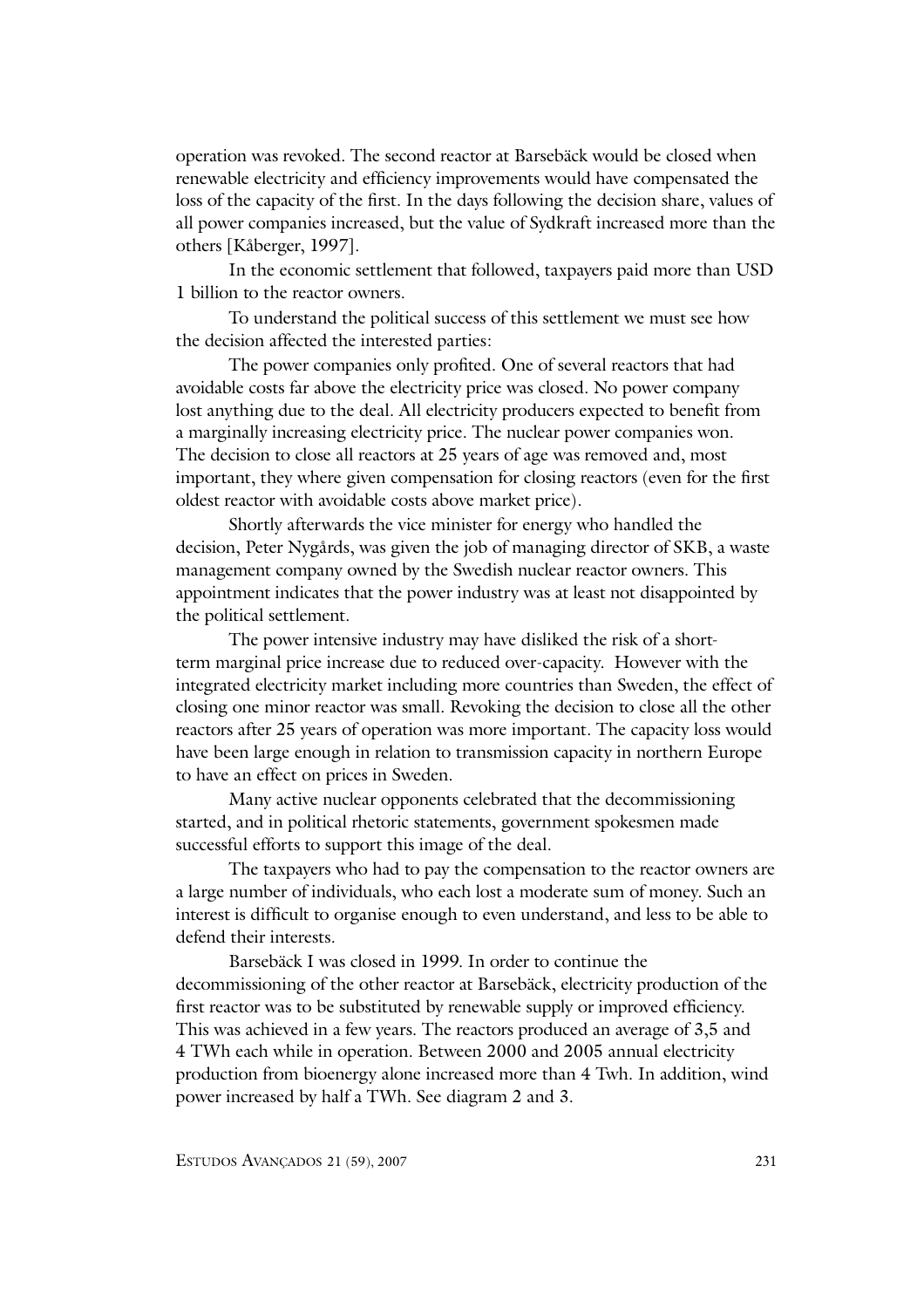Consequently, Barsebäck II was closed in 2005. A similar compensation arrangement to the owner was applied.

The remaining nuclear power plants, comprising 10 reactors in total, are currently in operation. No further decisions have been made on continued decommissioning. The present government has explicitly stated that no decisions will be taken during their term in office.

Partly due to carbon emission constraints, electricity prices have increase in Europe. As a result nuclear power plants are no longer an economic burden on the owners. The owners are instead investing in modernisation of the plants and some have been allowed to increase their generating power. If all plans are carried out, the increased power of the remaining reactors may be as large as the capacity lost when the two small Barsebäck reactors were closed.

This appears to be economically rational. One may see the operation costs of the older and smaller reactors as to high too justify continued operation, while the newer and larger ones were too expensive to build but possible to operate with defensible operating costs. New reactors are not profitable investments, but a marginal increase in the best existing reactors may appear profitable.

So the decision by the political leadership to close Barsebäcks reactors may appear economically rational in a narrow sense. But there are other relevant factors.

Barsebäck is situated near Sweden's third largest city, Malmö, and just across the Öresund straight from København, the capital of neighbouring Denmark. A reactor accident in Barsebäck could have greater economic and social consequences than around other Swedish nuclear plants situated further away from large population centres.

Secondly, Barsebäck staff showed safety related behaviour that raised concerns from the safety authority for many years.

While no other nuclear power plant in Sweden is as badly located, another plant is beginning to catch attention for similar problems with safety culture among its staff. Forsmark nuclear power plant that used to be seen as the best performing nuclear plant is under investigation for illegal breaking of safety regulation. The plant is now under special surveillance by the authority, and one reactor has been closed for safety reasons.

# **From planned decommissioning to market solutions**

There has been a shift in the focus of monetary transactions from decommissioning to market solutions. However, the energy sector has significant external economic effects that are lost in such analysis. The extended operation time of the remaining reactors will lead to a net increase in nuclear operation and associated costs: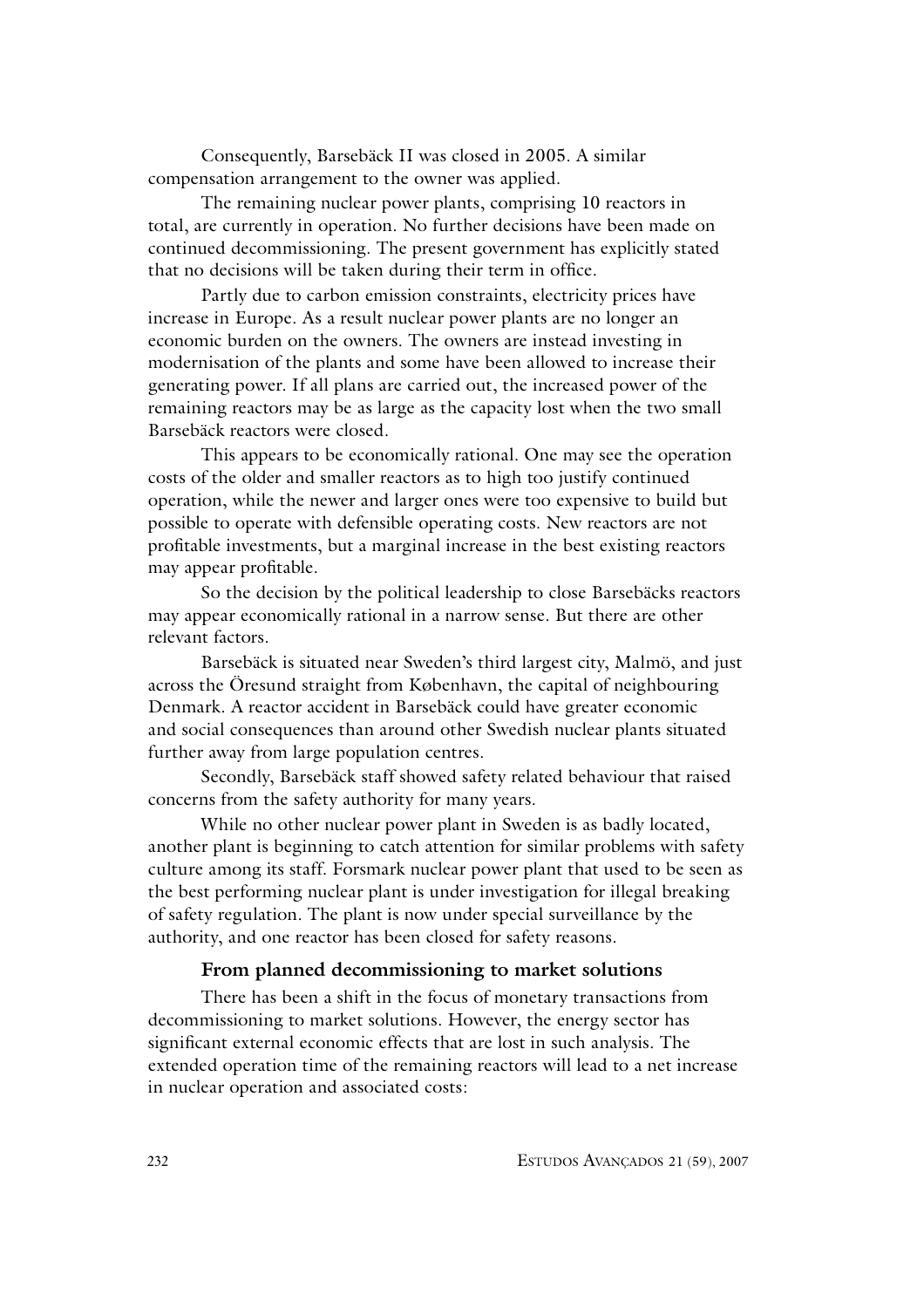

Diagram 1. Bioenergy use in Sweden from 1970 to 2006, in TWh. Most of the bioenergy is used for heating industrial processes or houses via district heating grids. In the last five years electricity and automotive fuels have increased significantly.



Diagram 2. Electricity production from biomass in Sweden from 1983 to 2005.

ESTUDOS AVANÇADOS 21 (59), 2007 233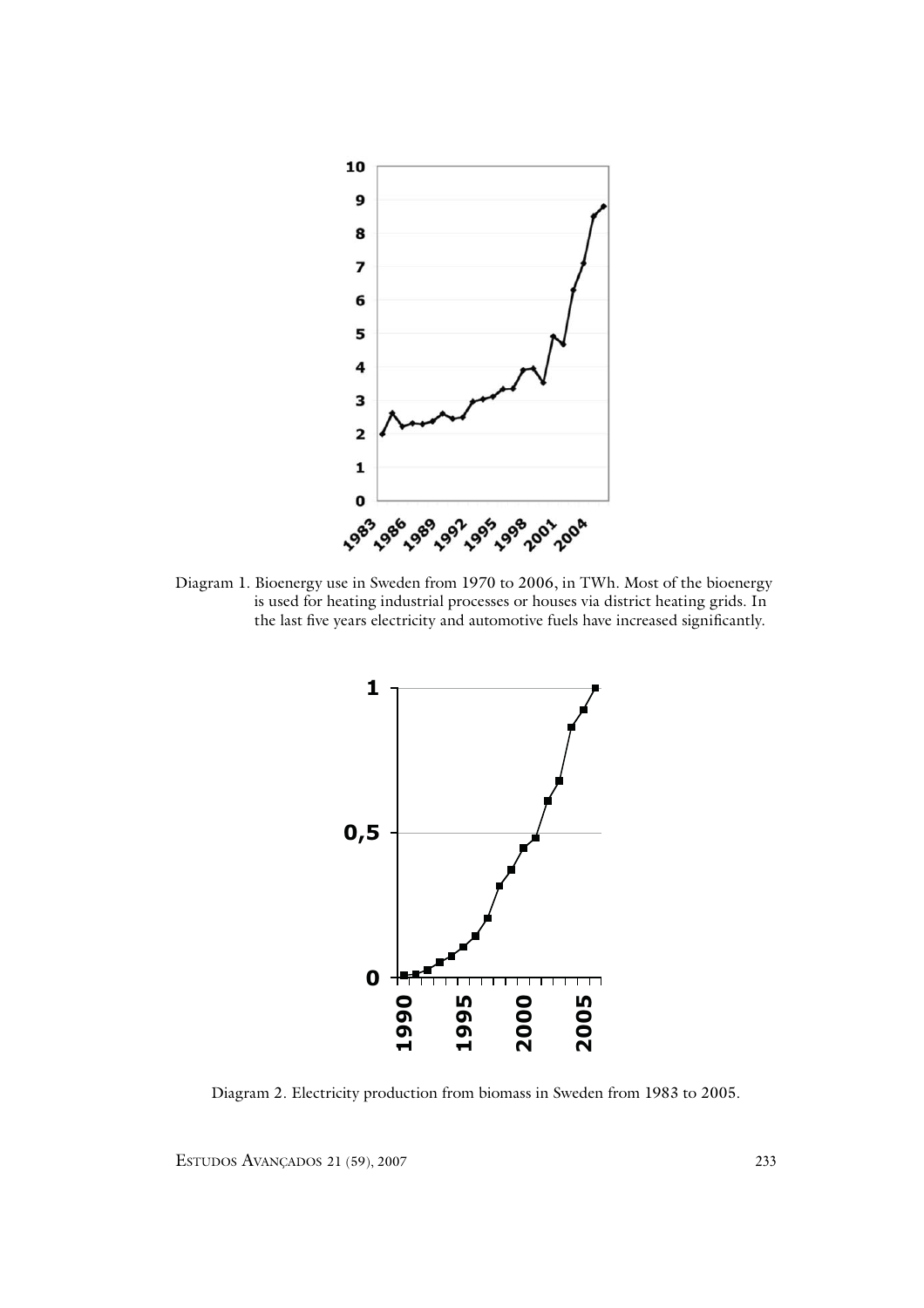An increased number of expected cancer cases and genetic risks will occur due to routine emissions of radioactive material, mostly from uranium mining. These costs affect mainly people in other countries and in future generations. Cancer is nowadays often possible to treat successfully for those who are able to detect it early and who have economic resources to pay for treatment.

Rational economic men of power in present industrial societies may undervalue these effects. However, a socio-economic analysis giving equal appreciation of cost regardless of where and when people suffer from such effects may assess these costs as significantly larger.

Longer periods of reactor increase the risks of accident. The significance of such risks is difficult to quantify. The costs have been lifted off the shoulders of the operators and placed on tax-payers and potential accident victims by the special legislation on nuclear liability. In this case, a large number of people carry a low probability of a significant cost.

More nuclear waste will be produced. Nuclear waste management is believed to pose external costs only to coming generations. Members of these generations cannot influence present decision-making. However, in economic theory, though not necessarily in politics, consequences are important even if they do not have well organised interest groups to give them attention. The general principle is that those who cause environmental costs also shall pay the costs. If they do not pay the victims directly, they shall pay the cost as a tax [Pigou, 1920]. This is the position taken not only by environmentalists but also by economists and by international organisations in documents like Agenda 21 [UN, 1992, eg article 4.24] and WEC [WEC, 1995].

In the following, we shall briefly look at how internalisation of external costs of fossil fuels by environmental taxation was done in Sweden. This policy was successfully implemented and it favoured nuclear power interests. Finally, we shall look at the potential for applying economic theory to the regulation of nuclear power itself.

## **Pricing carbon dioxide emissions from fossil fuels**

From the time of the first oil crises in 1973 there has been a genuine policy to reduce oil dependence in Sweden agreed by all political parties. Subsidies and support for oil have been systematically removed and energy taxes on fossil fuels were increased.

As climate policy added another driving force to reduce fossil fuel use, a carbon tax on fossil fuels was introduced in Sweden in 1990 [Jonsson et al., 1997]. Diagram 1 shows the most significant effect of this policy, the increased use of bioenergy. Bioenergy corresponds to about a quarter of all energy use in Sweden in 2005.

Since the introduction of the carbon tax, bioenergy has been a more competitive alternative to oil and coal in all new large plants. As the use of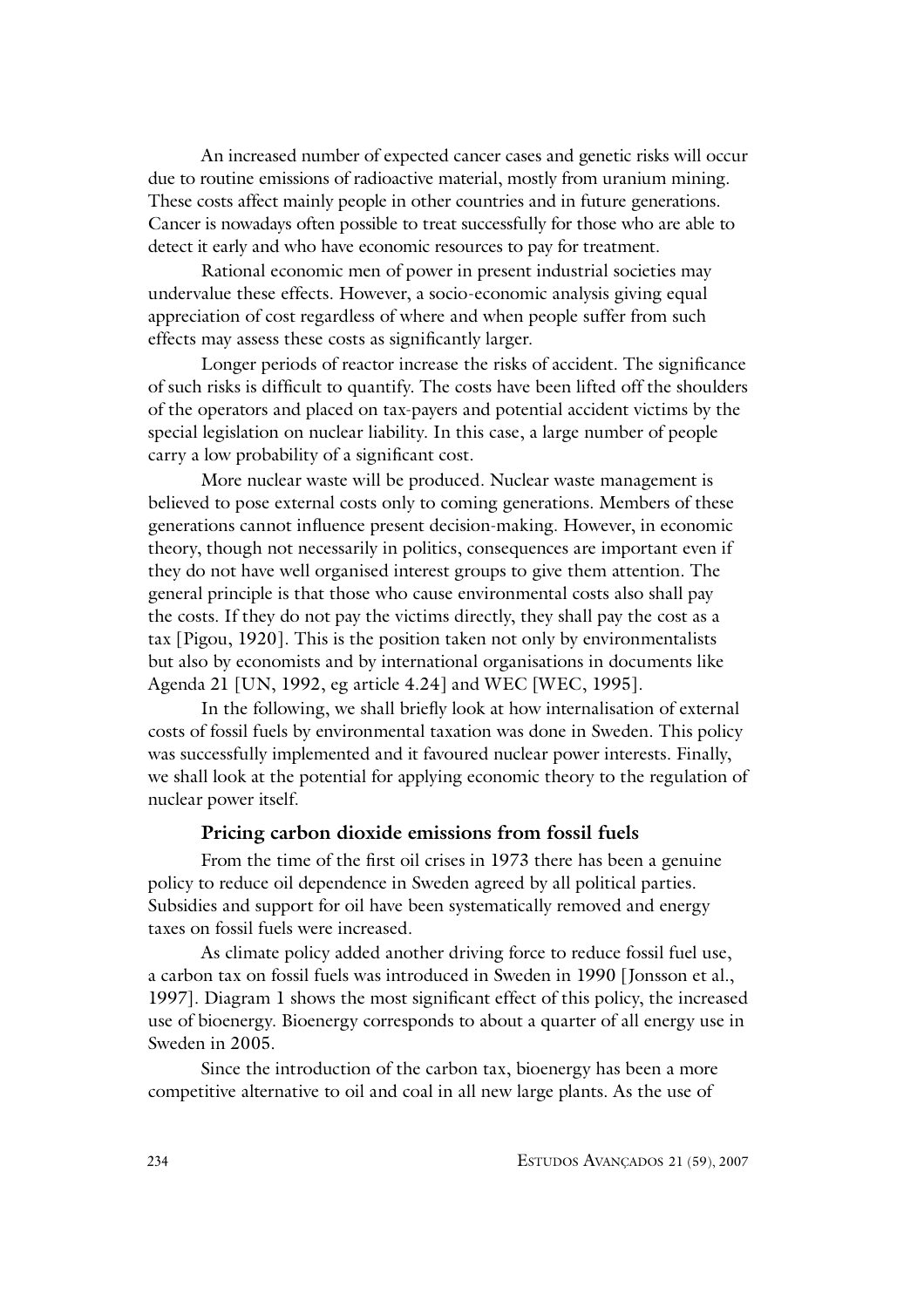

Diagram 3. Electricity production from wind in Sweden from 1999 to 2006.

bioenergy increased, surprisingly to some, prices of solid biofuels fell. There appeared to be no shortage of resources while the methods of preparing and transporting biomass for energy purposes improved significantly.

During the following decade, bioenergy use increased by about three TWh per year. And in 2006, preliminary data from the energy authority says bioenergy contributed 118 TWh in Sweden, significantly more energy than the 65 TWh of electricity produced in the nuclear reactors.

Sweden is one of the countries in the world where new technologies to produce and use refined bioenergy have been developed. Wood pellets to be used in small pellet burners have increased in popularity, and technologies for integrated biomass gasification and combined cycle electricity generation has been developed and demonstrated in Sweden [Ståhl & Nergaard, 1998].

While much of the planning for more bioenergy were projecting energy plantations and competition with forest industry supplies, market conditions stimulated supply of residues from the timber industry and residues from forestry [Kåberger, 1997].

In this case there was a clear policy to reduce the use of fossil fuels and increase the use of bioenergy. Removing subsidies and imposing environmental tax on competing fossil fuels created conditions for growth, a demand for research results and information on bioenergy was well received, as using bioenergy was profitable.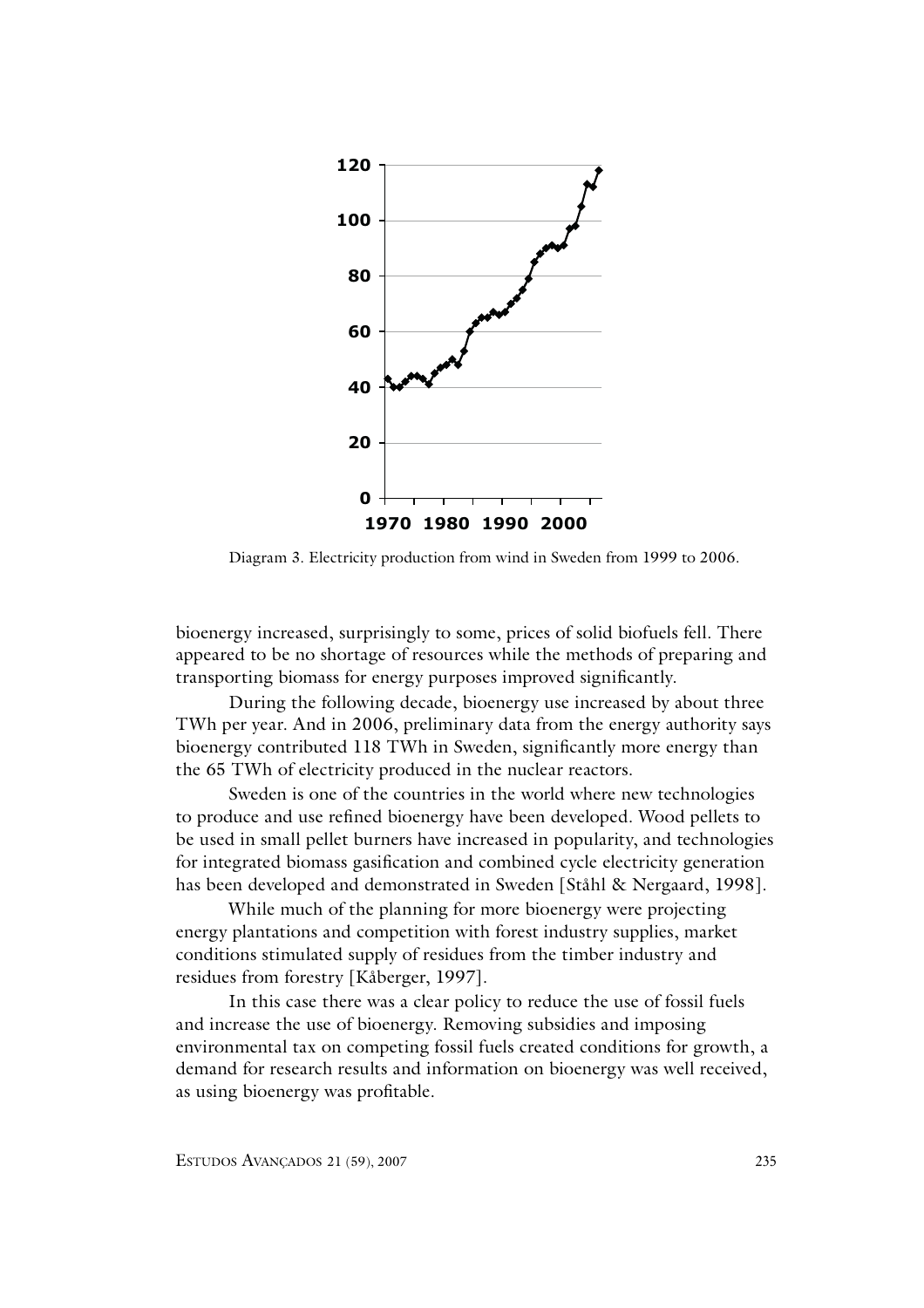Behind the introduction of the carbon tax in the period around 1990, there were mutually supporting interests of the nuclear reactorowners and the environmental movement. As described above, nuclear power in Sweden suffered from over-capacity. Reactors were operating at reduced power because the electricity they could produce was not in demand even at short-term marginal cost prices. The power companies were looking for ways to increase demand for electricity. The only option that could provide a large demand increase in a short period of time was to increase electric resistance heating. At the time, oil and coal were the competing sources of heat that electricity could win market shares from as a result of fossil fuel taxation.

Environmentalists had asked for a general carbon tax on all carbon emitted from fossil fuels. However, from the point of view of the electricity producers who wanted to increase the sales of electricity for heating purposes, this would not be attractive. Heating demand peaks in winter when hydro and nuclear capacity cannot satisfy power demand. With a carbon tax on the fossil-based electricity production, marginal cost pricing would make electric resistance heating very expensive.

Instead, a carbon tax that applied to fossil fuels used to produce heat, but not to fossil fuels used to produce electricity, was introduced. As described above, it was successful in introducing bioenergy-technology and increased the use of bioenergy sufficiently to bring down its costs. But there are unintended consequences that deserve to be mentioned:

If electricity is produced from steam and the waste heat is dumped into the sea, no carbon tax is paid on the fuel. However, if the waste heat is supplied to the district heating grid, then a carbon tax is assessed for the fraction of the fuel ending up as commercial heat. As the carbon tax on coal is higher than the price of coal, this was a disaster for fossil fuelled cogeneration plants that competed with less efficient fossil-based electricity production. Recalling the battle between local energy companies, attempting to expand cogeneration and the power companies, this appears as another political victory for the power companies.

Since 2003 a system of green certificates on renewable electricity has supported the use of bioenergy for electricity production ensuring no fossil fuels are used in cogeneration plants [Kåberger et al., 2004].

# **Potential regulation of the economic liability for nuclear reactor accidents**

In 1957, studies at the Brookhaven national laboratory in the USA on behalf of the Atomic Energy Commission described catastrophic consequences of an accident in a civil nuclear power plant [Beck et al., 1957]

The nuclear industry in the US came to the conclusion that if the nuclear industry had to carry the economic liability for reactor accidents there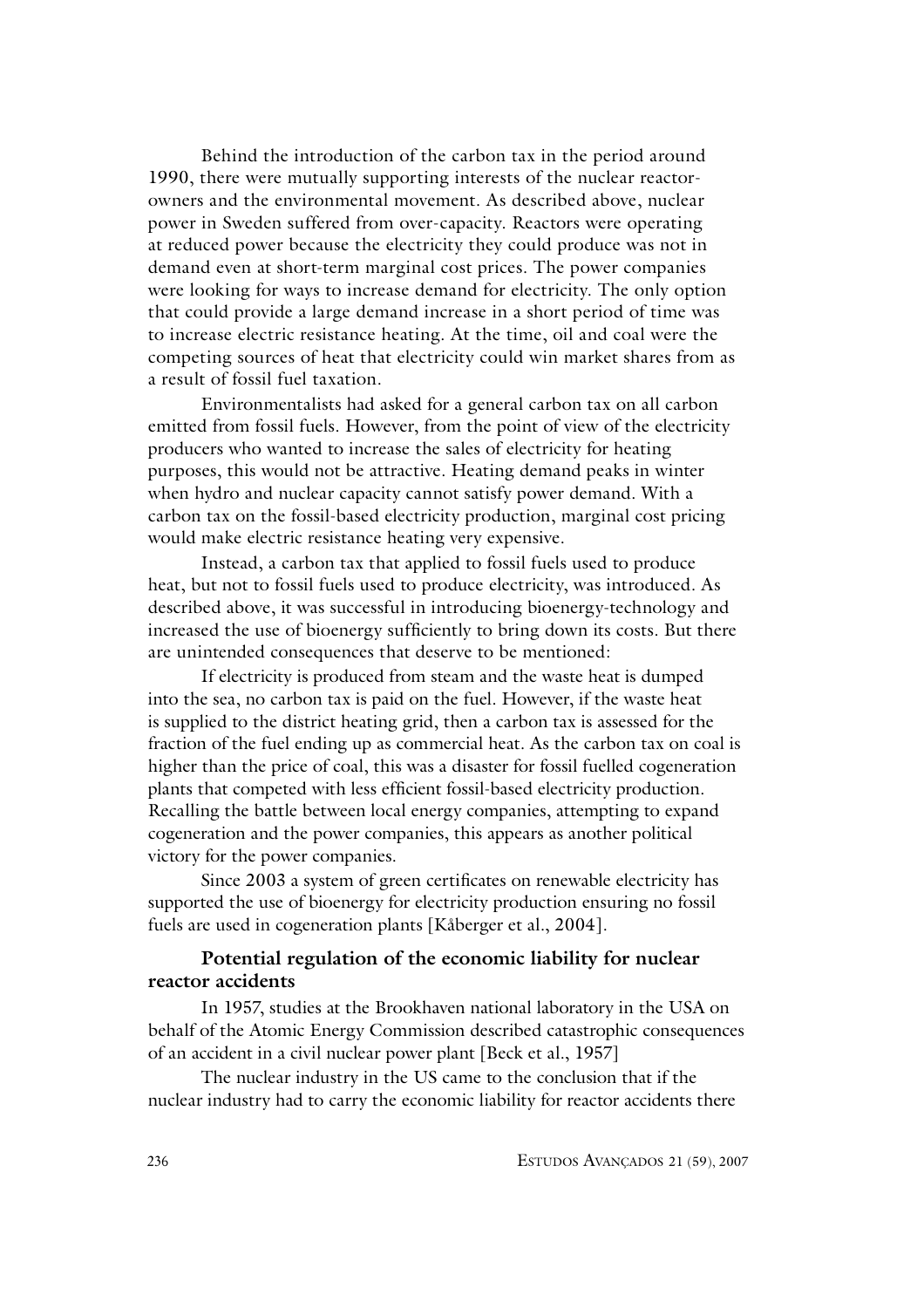would be no commercial nuclear power. To avoid these costs, the industry asked a group of legal experts to provide a proposal for a legislation that would make nuclear power profitable by socialising the costs of potential accidents. The proposal, [Murphy et. al, 1957] and the resulting law called the Price-Anderson Act after the two politicians that brought it forward, has served as blueprints for nuclear accident legislation in all countries that have private nuclear power reactors. The key elements are:

1. In case of a nuclear reactor accident there is only one company or person that can be held liable and that is the operator.

This is important, as all suppliers are relieved of the risk that faulty equipment or mistakes during construction could imply economic consequences, were they to cause a reactor accident. Without this component in the legislation all suppliers to nuclear power plants would have to keep higher prices to cover the costs of accident liabilities their mistakes could cause.

2. The economic liability of the operator in case of a major reactor accident is strictly limited to an amount far below the potential costs of a major accident.

This component in the legislation has two important aspects. Without a limited accident liability the operator would face bankruptcy in case of a major accident. To banks considering lending money to an operating company, that risk of bankruptcy would be a reason to increase interest rates to compensate for their risk of loosing the money in case of an accident. Increased interest rates would lead to higher costs and less competitiveness of nuclear power.

In Sweden, the law was based on a government commission on nuclear liability. They justified the subsidy by arguing "that it is necessary to utilise nuclear power – at any cost – if we are to avoid economic decline"  $[SOU,$ 1959:34 p.25].

The introduction of the liability legislation is an expression of decisive energy policy. The law has immediate and significant economic implications for the competitiveness of an energy technology.

One can imagine an alternative to this legislation, the kind imposed on automobile owners. It was discovered, when automobiles became popular, that there were people who could afford to buy and drive a car, but who were unable to pay for the costs resulting from car accidents they might cause. Allowing the drivers to escape paying caused a societal problem of deciding how to compensate the victims of the accidents. As a result, most countries have introduced a legislation of compulsory insurance for cars to be allowed on the streets – an insurance that should cover the total cost of very rare accidents that may cost from 100 to 10 000 times the price of a car.

A country with a desire to establish a fair competitive electricity market may choose to impose similar legislation for nuclear reactors. The maximum amount of money that is necessary to compensate all victims of a nuclear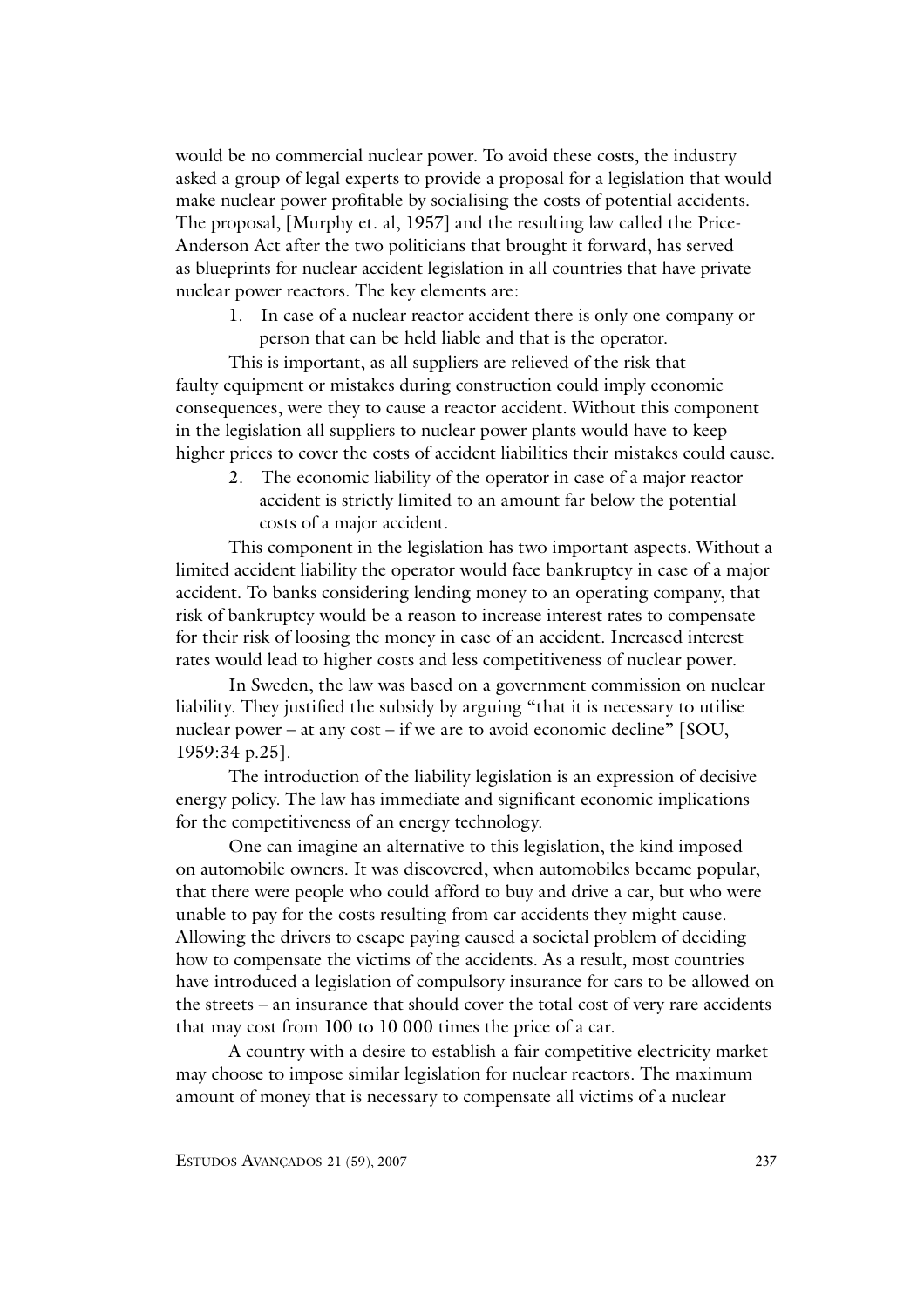accident may be in the order of several thousand billion US dollars (1 000 000 000 000). According to public statements by the governments of Ukraine and Byelorussia, the costs of the Chernobyl accident are in the order of some hundred billion dollars.

A thousand billion dollars cannot be easily paid by any state budget. Not even in a large country in which cost is easily distributed. The Chernobyl accident was a good reason for the relatively rich Russia to withdraw from the Soviet Union when costly consequences of the accident occurred in the poorer parts of the Union: Ukraine and Byelorussia.

It is possible to find insurance-like solutions to share such risks via the international capital markets. Radetzki & Radetzki [2000] describe how this could be done. Operators could be forced to sell catastrophe bonds to collect enough capital to compensate victims of large accidents. Such bonds would lose all their value in case of a reactor accident, and in order to find voluntary capital, the reactor operator would have to pay an extra premium interest on the bonds.

By compulsory arrangements of this kind there would be a market value created for nuclear accident risks. This risk cost would have to be paid by nuclear power operators, reducing their competitiveness in relation to new energy technologies.

Anti-nuclear policy in Sweden has gone as far at to close down a working reactor by law. But the parliament has not gone on to withdraw the accident liability subsidy in the legislation.

#### **Economic liability for nuclear waste costs**

When a nuclear reactor is taken into operation and is contaminated by radioactivity, decommissioning the plant and storing the radioactive components will generate future costs. If we include the cost of managing used nuclear fuel of thousands of generations into the future, the cost of waste management, the back-end cost of a nuclear reactor may be higher than the cost of building the power plant.

Direct costs of nuclear waste management may not be all of, or even the most important part of, total costs. Waste accidents and resulting radioactive emissions, future sabotage or deliberate use of fissile material produced in the reactors to construct nuclear weapons may cause significant consequences thousands of years into the future.

There are uncertainties about what methods may be used and thus on what the real costs of waste management will be. An interesting lesson was learnt as the British government prepared for privatisation of nuclear power plants in 1987. The private investors considering taking over the plants and operating them on a competitive electricity market significantly changed the estimates of decommissioning and waste management. There was roughly a tenfold increase in estimated future costs [see MacKerron, 1991].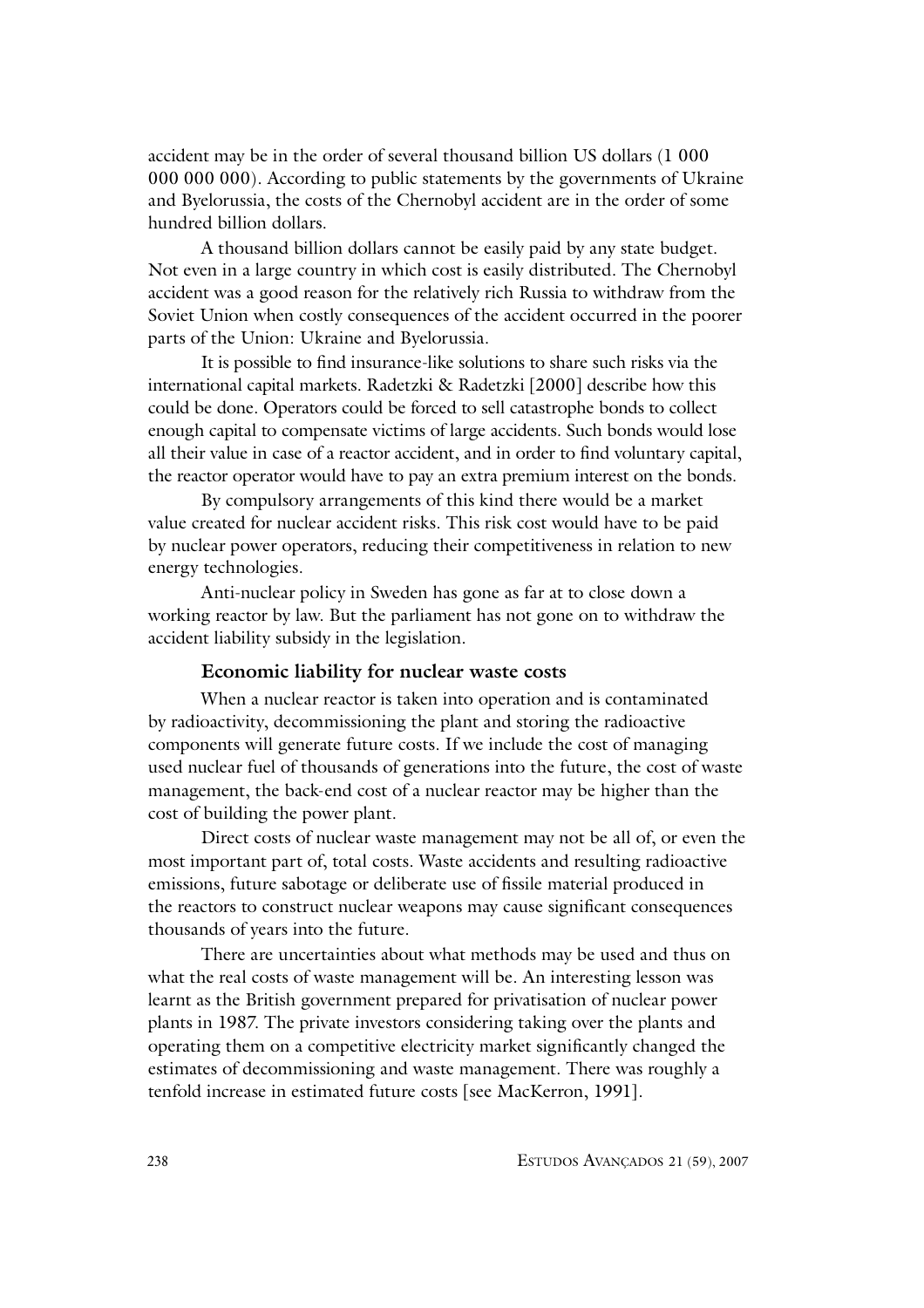When uncertainties are as large, as in the case of nuclear waste management, the conditions under which the cost estimates are made are important. Prior to the attempted privatisation in Britain, the nuclear reactors were operated by a government monopoly. The people of the nuclear department of this monopoly had all interest in producing low cost estimates of waste management. Low waste costs would make nuclear power appear more competitive and increase the chances of more investments and a growing nuclear department. And it was not a problem for them if the estimates proved too low. The monopoly-company could just raise their prices to raise the money necessary to manage the waste. If that would prove impossible they may rely on the owners of the reactors and waste problem: the taxpayers.

The private investors were in an entirely different situation. They had no reason to underestimate the waste cost. They only wanted the best possible estimate to be able to place a bid that was high enough to get the reactors but low enough to ensure future profit. On the other hand, they knew they would face a competitive electricity market. Thus they also knew that they would not be able to increase electricity prices to raise the necessary money to handle the waste in the future. They also knew that they would not like to turn to the owners. The owners would be the investors themselves.

The real management costs in the future will also depend on how dangerous radioactive pollution will turn out to be in the future. During the last few decades of radioactive contamination, knowledge of cancer risks and genetic effects have accumulated slowly. It may prove relevant to distinguish between effects of external radiation caused by distant nuclear explosions or X-ray machines on the one hand and doses caused to a particular cell by a decay chain of ingested radioactive pollution built into the body on the other. Such distinctions may provide an understanding of the mechanisms behind the leukaemia clusters found around reprocessing plants in Europe [Gardner et al., 1990; Guizard et al., 2001].

The established scientific organisations like the International Commission on Radiation Protection, ICRP, has increased their risk estimates step by step, with the cancer risk increasing by the order of ten during the last thirty years.

As the risk estimates increase, more safety measures are required when handling waste. More expensive waste storage facilities are needed, and bringing waste into the storage becomes more expensive as workers protection makes handling waste more difficult.

It is important for the fair competition with new sources of energy that these management costs are not socialised. But that is not enough to assure proper economic management of radioactive waste.

Due to the long periods of time involved, nuclear industry can assume that by the time waste has to be managed or damages from waste miss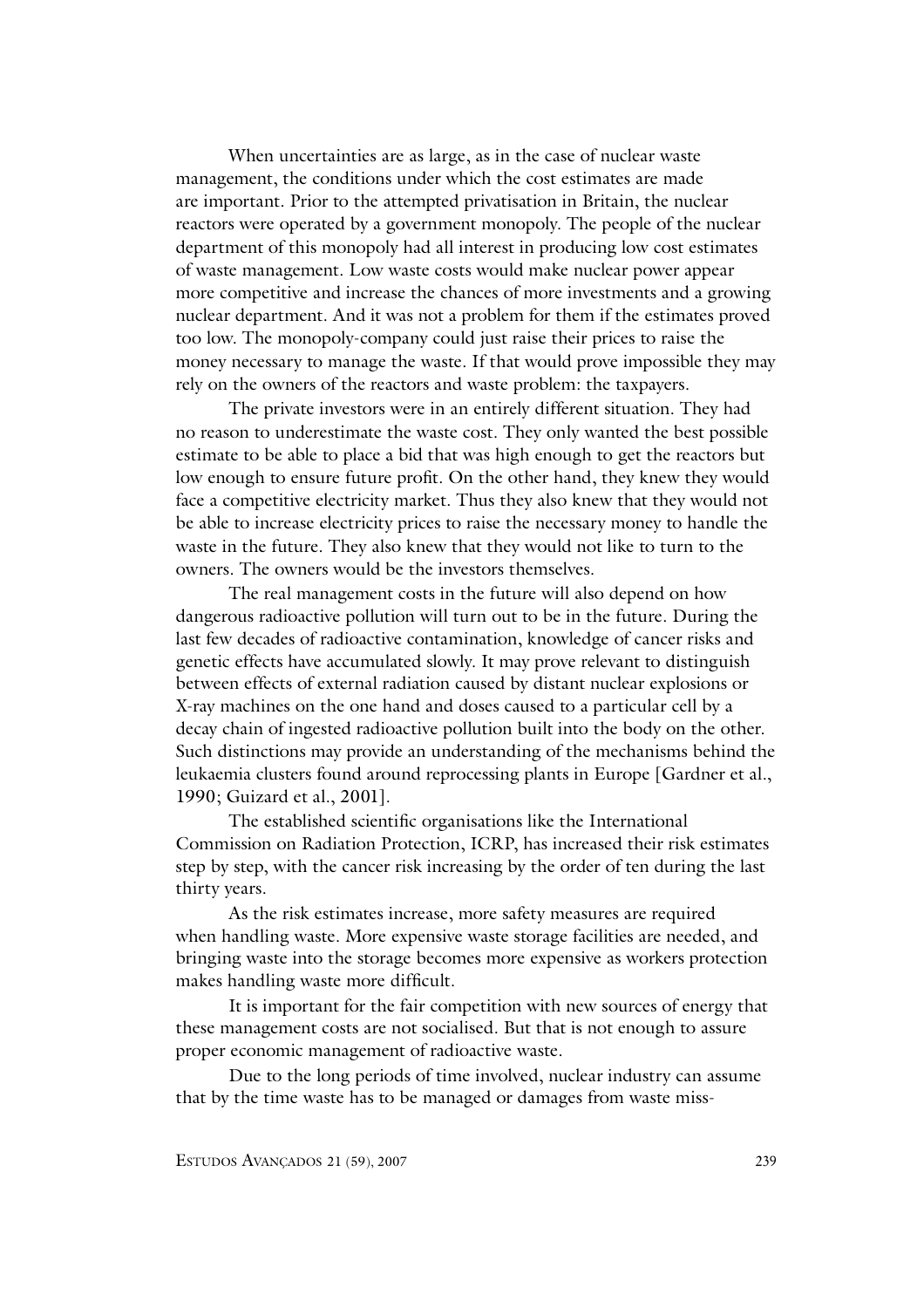management occur, the nuclear companies will no longer exist. In Sweden the nuclear waste management costs are supposed to be covered by the nuclear reactor operators. The owners of the nuclear power plants have formed limited liability companies owning the reactors and holding all liabilities connected to the power plant. As long as they are profitable, profits are passed on to the owners. However, when the reactors are closed and only waste costs remain, they may file for bankruptcy. Due to the strict limited liability legislation, the owner would be able to escape from the real costs.

The Swedish parliament had previously imposed legislation forcing the owners to contribute to a waste management fund under government supervision that should cover planned costs for nuclear waste management.

In a government commission in 1994, we discovered that this system was insufficient. Cost estimates were so uncertain that there was a need to have the industry provide reliable paying capacity to cover at least the potential management costs during the coming century. As these costs were uncertain they could not easily justify further fund accumulation beyond the planned costs. Instead, the industry was supposed to provide economic securities that could be used if real costs became larger than the planned costs already covered by money accumulated in the fund [Reported in SOU, 1994:107/108]. These economic securities are now in the order of a billion USD.

#### BIBLIOGRAPHICAL REFERENCES:

Anshelm, Jonas, 2000: Mellan frälsning och domedag: om kärnkraftens politiska idéhistoria i Sverige 1945-1999. Symposion, Eslöv

Azar, C., Berndes, G., Kåberger, T. & Abrahamson, D. 2001: The feasibility of largescale lignocellulose-based bioenergy production, Biomass and Bioenergy. Vol. 20, pp. 371-383.

Beck, C.K. et al. 1957: Theoretical Possibilities and consequences of major accidents in large nuclear power plants – a study of possible but highly improbable, were to occur in large nuclear plants. United States Atomic Energy Commission. Washington.

Gardner, M. et al. 1990: Results of case-control study of leukaemia and lymphoma among young people near Sellafield nuclear plant in West Cumbria. British Medical Journal. Vol. 300 pp. 423-434.

Guizard, A-V, et al. 2001: The incidence of childhood leukaemia around the La Hague nuclear waste reprocessing plan (France): a survey for the years 1978-1998. Journal of Epidemiological Community Health, Vol. 55 pp.469-474.

Hibbs, M. 1991: Power intensive industry led nuclear comeback, Fogelström says. Nucleonics week, May 23.

Jasper, J. 1990: Energy and the State: Nuclear Politics in the United States, Sweden and France. Princeton University Press.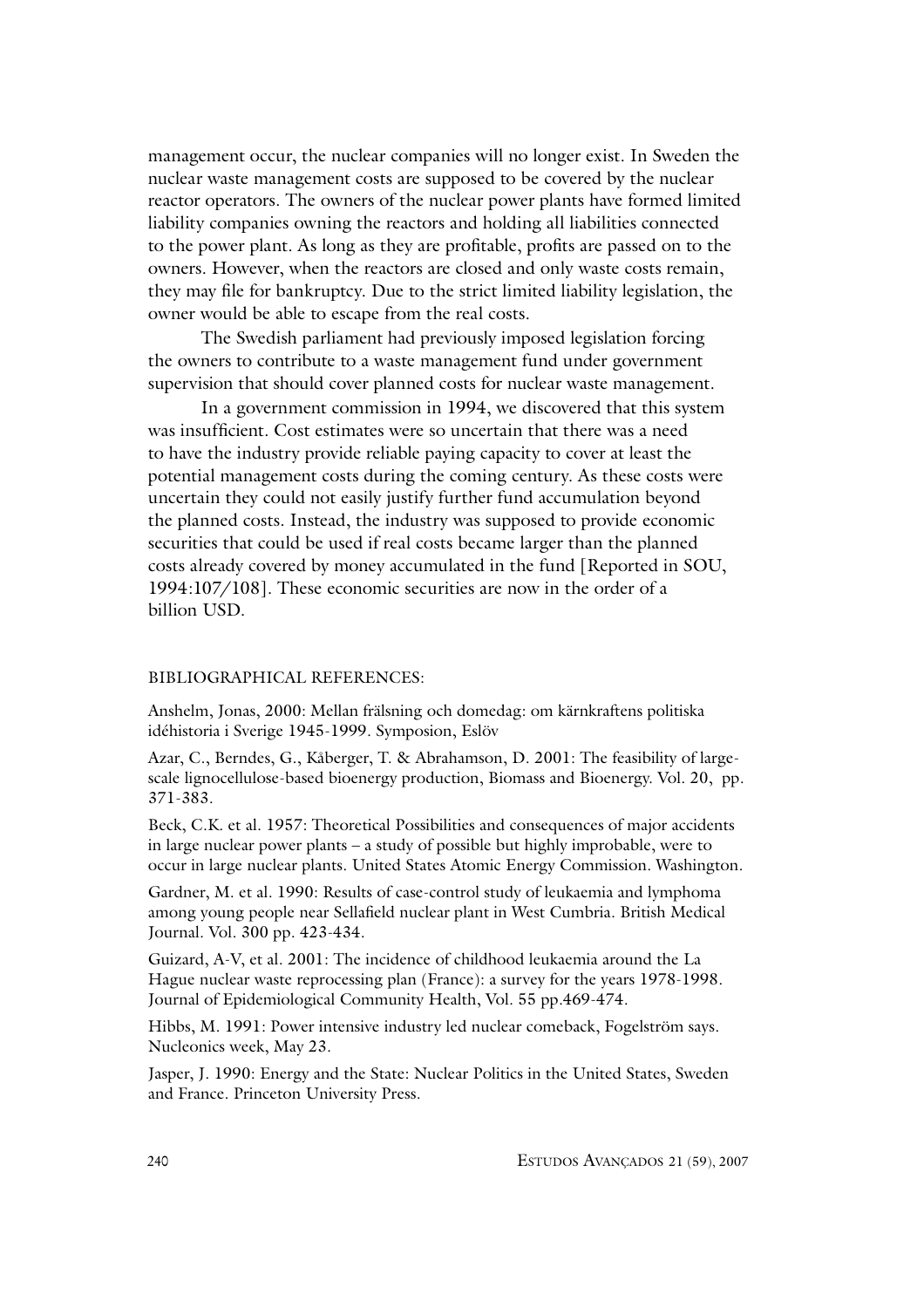Jonsson, O. et al. 1997: Environmental taxes in Sweden – economic instruments of environmental policy. Swedish Environmental Protection Agency Report 4745. Stockholm.

Johansson, T. B., 1986: Sweden's Abortive Nuclear Weapons Project. Bulletin of the Atomic Scientists. Vol 42, No 3 pp 31-34.

Kaijser, A. 1992: Redirecting Power: Swedish Nuclear Power Policies in an Historical Perspective. Annual Review of Energy and the Environment 1992, Vol. 17 pp. 437-462.

Kåberger, T. 1993: On the Economic Conditions of Suitability Assessments. Presentation at Endlager Hearing, Braunschweig September 21-23. Niedersächisches Umweltministerium.

Kåberger, T 1997: Barsebäck blev plötsligt lönsamt: Finanstidningen

Kåberger, T. 1997: A Comment on the paper by Roger Sedjo. Energy Policy, Vol. 25 No. 6 pp. 567-569.

Kåberger, T., Sterner, T., Zamanian, M. & Jürgensen, A.: Economic Efficiency of Compulsory Green Electricity Quotas in Sweden. Energy and Environment Vol. 15, No 4, pp 675-697.

Kågeson, P. 1980: Elpriset. Källa No 3, p. 19, FRN Stockholm.

Larsson, C. 1985: Historien om en svensk atombomb. Ny teknik No. 17 pp. 33-83, No. 18, pp. 4-9, No. 19 pp. 4-10 and No. 20 pp. 4-8.

Leijonhufvud, S. 1994: (Parentes? – En historia om Svensk kärnkraft. ABB Atom, Västerås.

Lindström, S. 1991: Hela Nationens Tacksamhet, Svensk forskningspolitik på atomenergiområdet 1945-1956. Thesis, Dept of Political Science, Stockholm University.

Lindquist, P. 1997: Det Klyvbara ämnet: Diskursiva ordningar i svensk kärnkraftspolitik 1972-1980. Lund Dissertations in Sociology 18.

Lundgren, L.J. 1978: Energipolitik i Sverige 1890-1975. Sekretariatet för framtidsstudier, Stockholm.

MacKerron, G. 1991: Decommissioning costs and British Nuclear Policy. The Energy Journal. Vol. 12 pp.13-28.

Millqvist, R, Wallin, G. & Sterner, T. 1979: Kärnkraftens kostnader – en samhällsekonomisk studie. Modin-Tryck AB, Stockholm.

Murphy, A.W. et al. 1957: Financial protection against atomic hazards. Atomic Industrial Forum, Inc. New York.

Nord-pool 2001: as viewed 2001-10-05.

OECD 1994: Liability and Compensation for Nuclear Damage – An International Overview. OECD, Paris.

Pigou, A.C. 1920: The Economics of Welfare. London 1920. 4th edition 1932 Macmillan.

Radetzki M. & Radetzki M., 1997: The Liability of Nuclear and Other Industrial Corporations for Large- Scale Industrial Damages Journal of Energy & Natural Resources Law, Vol. 15, No. 4.